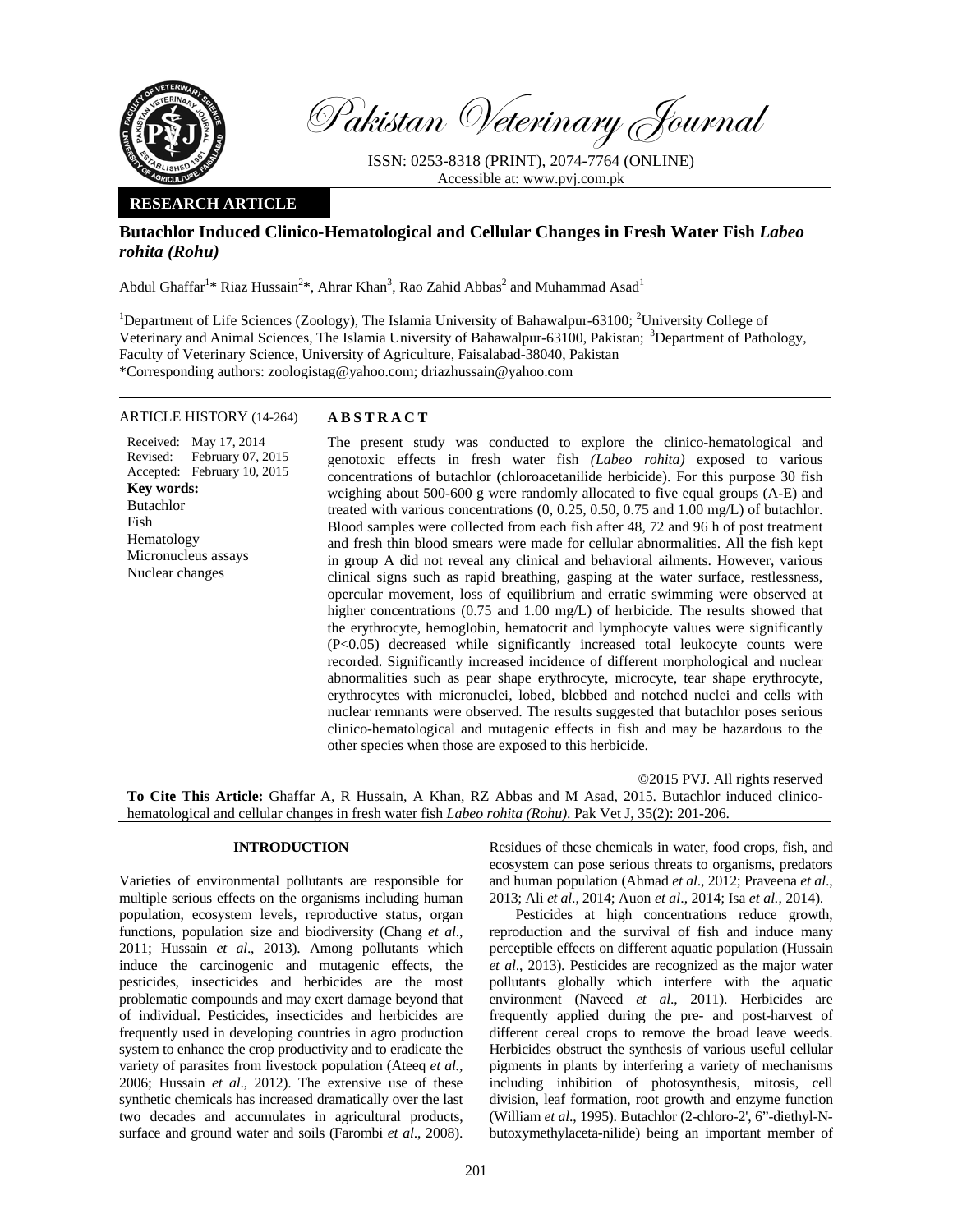chloroacetanilide herbicides, is widely and regularly used in modern agriculture in Asia which has significant role in the elimination of useful microorganisms from the field (Ateeq *et al*., 2002; Bibi *et al*., 2014).

The extent of huge range of xenobiotically induced effects at cellular levels such as structures or functions and biochemical components in organisms are considered useful tools to monitor the early responses to environmental stress (Bhatkar, 2011). The morphological and different nuclear abnormalities in erythrocytes are considered the main biomarkers to assess the pollution-related toxic effects and demonstrate the associations between mutagenicity and chronic health effects (Celik *et al.,* 2005). The micronucleus (MN) assay is known to be one of the most reliable and useful technique due to its simplicity for the identification of genomic alterations in different environmental organisms (Hussain *et al*., 2014). This assay is technically easier and rapid than the microscopic analysis of chromosomal aberrations and can be widely utilized as a mutagenic biomarker in environmental biomonitoring programs (Bolognesi and Hayashi, 2011). Previously scanty information is available in published literature about the hematological and mutagenic effects due to butachlor herbicide in birds (Hussain *et al*., 2014). Therefore, the present research work was conducted to know the hematological and morphological/nuclear alterations in erythrocyte of fish exposed to different levels of butachlor.

### **MATERIALS AND METHODS**

A total of 30 fresh water fish weighing 500-600g having almost similar age and clinically free from any gross ailment were obtained from local hatchery. These were kept in 70 L aquarium containing fresh water (16 to 23°C), fed daily and the water was changed daily. After 5 days acclimatization, these were randomly divided into five equal groups (A-E). The fish were treated with butachlor (50% w/w; M/S Ali Akbar Enterprises, Pakistan) as follow: A (0 mg/L), B (0.25 mg/L), C (0.50 mg/L), D (0.75 mg/L) and E (1.00 mg/L) for 96 h.

All the fish were observed for clinical and behavioral changes daily. Blood samples from the caudal vein were collected from all fish after 48, 72 and 96 h of post treatments with anticoagulant (EDTA; 1 mg/ml). The collected samples were analyzed for various hematological parameters (Natt and Herrick, 1952).

Duplicate blood smears were prepared from each fish and stained with Wright-Giemsa stain. The frequency of nuclear abnormalities was studied using light microscope (Nikon, Tokyo, Japan) at the Department of Pathology, University of Agriculture, Faisalabad, Pakistan. A total of 2000 erythrocytes/smear/fish were observed (Hussain *et al*., 2014).

Data thus collected were analyzed using statistical analysis (SAS, 2004). Mean±SE values for hematological parameters and different nuclear abnormalities of erythrocytes were compared using analysis of variance. All the means in different groups were compared by Tukey's test.

#### **RESULTS**

**Clinical signs and behavioral alterations:** The fish kept in groups A and B did not indicate any behavioral and clinical abnormalities during the experiment. Mild to moderate clinical signs such as rapid breathing, gasping at the water surface, restlessness, opercular movement, loss of equilibrium and erratic swimming were observed at higher concentration (0.75 mg/L). The maximum intensity of these clinical signs was observed in fish exposed to higher concentration of herbicide in group E (1.00 mg/L) throughout the present experiment.

**Hematological parameters:** Erythrocyte indices significantly reduced at 72 and 96 h post exposure in fish of groups C-E as compared to control group (Table 1). The erythrocyte counts were significantly (P<0.05) decreased in fish kept in groups D-E at 48 h and in groups C-E after 72 and 96 h post treatment as compared to control group (Table 1). The hemoglobin concentration decreased significantly in fish of groups C-E at 96 h post exposure as compared to non-treated fish. Hemoglobin values were also reduced in fish of group D after 72 h and in group C at 96 h post exposures. The pack cell volume reduced significantly in fish kept in groups D and E at 48 h of post treatment and in groups C-E after 72 and 96 h of post treatment (Table 1). The leukocyte count was significantly increased in groups D-E after 48 h of post treatment and in groups C-E after 72 and 96 h. Serum total proteins levels significantly decreased in groups D-E at 72 h while in groups C-E of treatment. The values of neutrophil, monocyte and mean corpuscular volume increased significantly in group D-E throughout the experiment. The lymphocyte values significantly decreased in groups D-E throughout the experiment. Mean corpuscular hemoglobin concentration and mean corpuscular hemoglobin decreased and increased in groups C-E throughout the experiment (Table 1).

**Genotoxic and Cellular abnormalities in erythrocyte:**  The results on the frequency of heteropycnotic nuclei and different other nuclear changes in erythrocytes of fish (Fig. 1-6) are presented in Table 2. The results revealed that various nuclear abnormalities significantly increased at different levels of butachlor herbicide when compared to fish of control group. It was also observed that the percentile rate of erythrocyte with heteropycnotic nuclei, lobed nuclei, blebbed nuclei, nuclei, cells with micronuclei and cells bearing broken nuclei (Fig. 1-6) was significantly increased in groups D-E throughout the experiment. The incidence of erythrocyte with notched nuclei and cells with nuclear remnants were significantly increased in fish present in groups C-D at all experimental sampling. The incidence of various nuclear changes observed in erythrocytes of fish such as heteropycnotic nuclei, lobed nuclei, blebbed nuclei, cells with micronuclei, cell bearing broken nuclei, notched nuclei and cells with nuclear remnants was increased significantly in fish exposed to butachlor. The results also showed that the frequency of erythrocytes with condensed and fragmented nuclei increased (Fig. 1-6) significantly in group E after 48 and 72 hours and in groups C-E after 48, 72 and 96 hours of post treatment. The results on different morphological alterations in erythrocytes are presented in Table 3. The incidence of different morphological alterations in erythrocyte such as microcyte, pear shape erythrocyte, dividing erythrocyte, leptocyte, tear shaped erythrocyte and stomatocyte (Fig. 1-6) was significantly increased in groups D-E throughout the present experiment.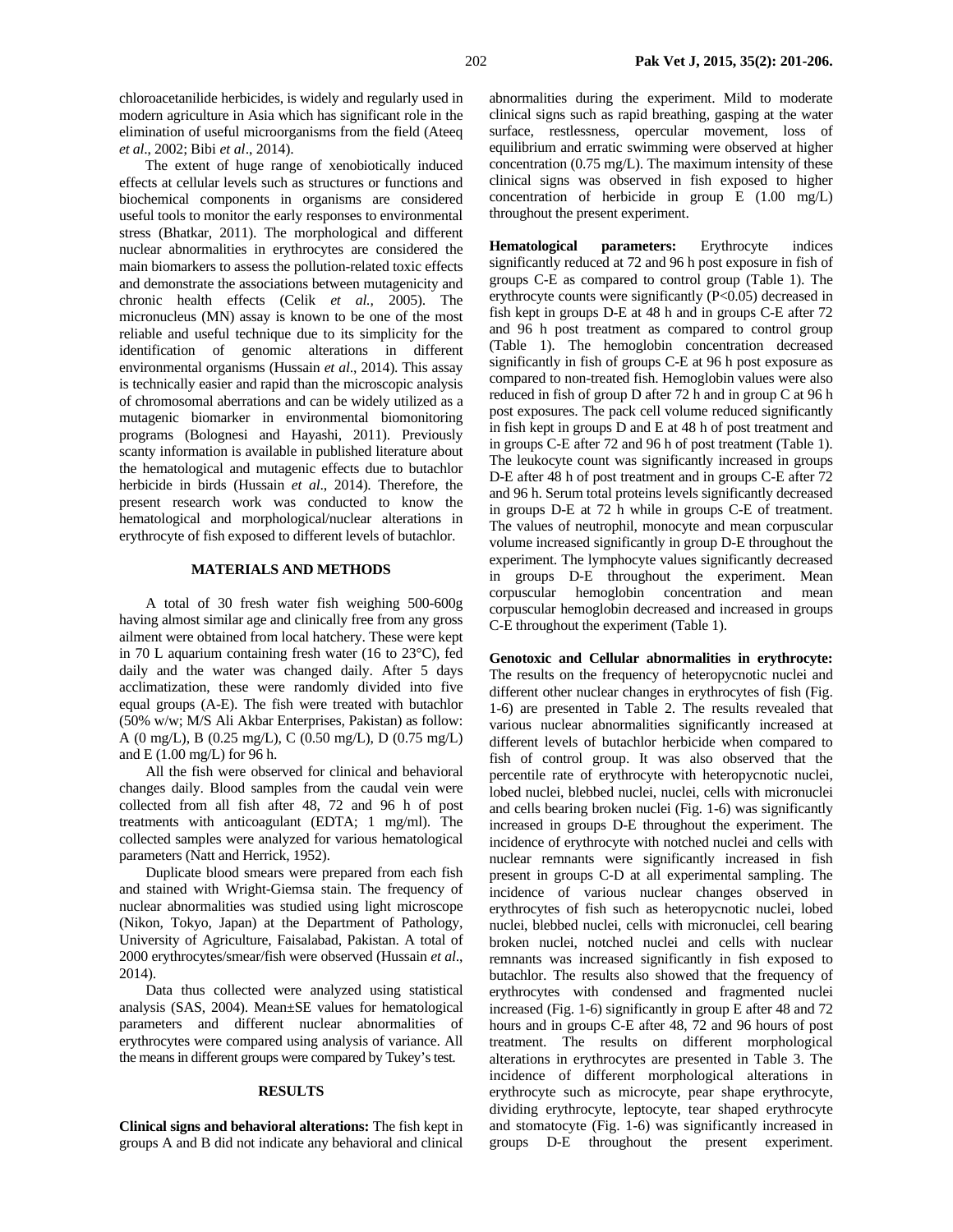|  |  | Table I: Various hematological parameters of fish administered different levels of butachlor |  |  |
|--|--|----------------------------------------------------------------------------------------------|--|--|
|  |  |                                                                                              |  |  |

| Parameter/Hours                                                                                                           | Groups         |                 |                 |                  |                  |  |
|---------------------------------------------------------------------------------------------------------------------------|----------------|-----------------|-----------------|------------------|------------------|--|
|                                                                                                                           | A              | $\overline{B}$  | $\overline{C}$  | ъ                | E                |  |
| Erythrocyte (10 <sup>6</sup> /mm <sup>3</sup> )                                                                           |                |                 |                 |                  |                  |  |
| 48                                                                                                                        | $4.25 + 0.01$  | $4.14 + 0.01$   | $4.08 + 0.01$   | $3.46 + 0.03*$   | $3.37 + 0.01*$   |  |
| 72                                                                                                                        | $4.12 + 0.02$  | $3.77 + 0.01$   | $3.65 + 0.01*$  | $3.06 + 0.01*$   | $2.96 + 0.02*$   |  |
| 96                                                                                                                        | $4.03 + 0.06$  | $3.68 + 0.01$   | $3.17 + 0.07*$  | $2.91 + 0.02*$   | $2.74 + 0.02*$   |  |
| Hemoglobin (g/dl)                                                                                                         |                |                 |                 |                  |                  |  |
| 48                                                                                                                        | $6.84 + 0.02$  | $6.74 + 0.01$   | $6.67 + 0.01$   | $6.44 + 0.04$    | $5.57 + 0.03*$   |  |
| 72                                                                                                                        | $6.95 + 0.05$  | $6.63 + 0.01$   | $6.29 + 0.06$   | $5.84 + 0.10*$   | $5.45 + 0.03*$   |  |
| 96                                                                                                                        | $7.20 + 0.04$  | $6.40 + 0.00$   | $5.57 + 0.01*$  | $5.29 + 0.02*$   | 4.96+0.08*       |  |
| Pack cell volume (%)                                                                                                      |                |                 |                 |                  |                  |  |
| 48                                                                                                                        | 34.56+0.22     | 32.49+0.27      | $31.14 + 0.31$  | 28.75+0.23*      | $27.55 + 0.18*$  |  |
| 72                                                                                                                        | 31.92+0.58     | $26.92 + 0.24$  | 20.65+0.29*     | 18.99+0.25*      | $18.08 + 0.03*$  |  |
| 96                                                                                                                        | 31.36+0.24     | 25.49+0.28      | $19.33 + 0.61*$ | $17.19 + 0.33*$  | $17.25 + 0.11*$  |  |
| Mean corpuscular volume (fl)                                                                                              |                |                 |                 |                  |                  |  |
| 48                                                                                                                        | $91.87 + 1.55$ | $96.5 + 0.50$   | $100.67 + 1.02$ | $107.72 + 2.12*$ | $113.4 + 1.33*$  |  |
| 72                                                                                                                        | $92.62 + 1.32$ | $99.31 + 0.30$  | $102.67 + 1.21$ | $110.62 + 1.88*$ | $117.32 + 0.70*$ |  |
| 96                                                                                                                        | $94.17 + 1.28$ | $100.22 + 0.94$ | $106.91 + 0.69$ | $113.92 + 1.08*$ | $119.7 + 1.05*$  |  |
| Mean corpuscular hemoglobin concentration (g/dl)                                                                          |                |                 |                 |                  |                  |  |
| 48                                                                                                                        | 29.84+0.49     | $26.30 + 0.39$  | $25.71 + 0.23*$ | 22.86+0.10*      | 21.98+0.06*      |  |
| 72                                                                                                                        | $29.81 + 0.23$ | $25.59 + 0.32$  | 24.75+0.42*     | $21.60 + 0.17*$  | $20.26 + 0.10*$  |  |
| 96                                                                                                                        | $29.91 + 0.16$ | $25.28 + 0.25$  | 23.36+0.30*     | $20.38 + 0.15*$  | $19.20 + 0.09*$  |  |
| Leukocyte counts (103/mm3)                                                                                                |                |                 |                 |                  |                  |  |
| 48                                                                                                                        | $20.65 + 0.30$ | $20.29 + 0.43$  | $23.64 + 0.19$  | $25.36 + 0.11*$  | $26.50 + 0.17*$  |  |
| 72                                                                                                                        | $19.64 + 0.17$ | 21.59+0.58      | 23.07+0.39      | $25.62 + 0.18*$  | $27.04 + 0.11*$  |  |
| 96                                                                                                                        | $20.05 + 0.24$ | $22.72 + 0.24$  | $24.04 + 0.21$  | $26.03 + 0.02*$  | 27.48+0.06*      |  |
| Neutrophil (%)                                                                                                            |                |                 |                 |                  |                  |  |
| 48                                                                                                                        | $11.25 + 0.39$ | $12.17 + 0.36$  | $13.12 + 0.11$  | $14.51 + 0.23*$  | $15.11 + 0.21*$  |  |
| 72                                                                                                                        | $12.05 + 0.25$ | $13.05 + 0.22$  | $13.5 + 0.11$   | $15.3 + 0.14*$   | $16.27 + 0.17*$  |  |
| 96                                                                                                                        | $11.95 + 0.20$ | $13.52 + 0.37$  | $14.52 + 0.06$  | $15.6 + 0.21*$   | $17.32 + 0.14*$  |  |
| Lymphocyte (%)                                                                                                            |                |                 |                 |                  |                  |  |
| 48                                                                                                                        | 22.98+0.45     | $21.10 + 0.11$  | $20.84 + 0.28$  | $17.20 + 0.11*$  | $16.39 + 0.03*$  |  |
| 72                                                                                                                        | 22.89+0.44     | $20.58 + 0.24$  | 20.17+0.05      | $17.04 + 0.10*$  | $15.84 + 0.16*$  |  |
| 96                                                                                                                        | $20.58 + 0.21$ | $19.87 + 0.22$  | $19.51 + 0.19$  | $16.47 + 0.08*$  | $15.24 + 0.04*$  |  |
| Monocyte (%)                                                                                                              |                |                 |                 |                  |                  |  |
| 48                                                                                                                        | $4.19 + 0.05$  | $4.40 + 0.03$   | $4.44 + 0.04$   | $4.54 + 0.02$    | $5.17 + 0.03*$   |  |
| 72                                                                                                                        | $4.34 + 0.10$  | $4.46 + 0.04$   | $4.53 + 0.02$   | $5.66 + 0.07*$   | $5.84 + 0.01*$   |  |
| 96<br>$\lambda$ oluge (moon $\pm$ CE) in a nour bearing actorials are significantly (B<0.05) different from control group | $4.28 + 0.01$  | $4.55 + 0.02$   | $4.62 + 0.02$   | $5.99 + 0.10*$   | $7.22 + 0.19*$   |  |

Values (mean±SE) in a row bearing asterisk are significantly (P<0.05) different from control group.

## **DISCUSSION**

Pesticides are extensively used in agriculture to control pests and livestock sector to remove parasitic infestation which act as major to environment and all other species living in the same ecology. Extensive use of organophosphorus pesticide due to less toxicity to mammals, increase selectivity towards pests and moderate environmental persistence poses serious risks that not only damage human health but also environment (Naz et al., 2011). In present study various clinical signs including rapid breathing, gasping at the water surface, restlessness, opercular movement, loss of equilibrium and erratic swimming were observed. The respiratory signs in fish in this study could be due to edema of gills resulting impaired functioning. Previously respiratory signs have also been reported in fish due to butachlor (Guo et al., 2010; Nwani et al., 2013). The clinical and behavioral changes observed in present like abnormal swimming patterns also are similar to the observations of different studies in fish exposed to butachlor (Bekeh et al., 2011; Altinok et al., 2012). The clinical signs and behavioral alterations in fish are the indicators of potential toxic effects of pesticides (Pandey et al., 2011).

In present study hemoglobin concentrations, pack cell volume, erythrocyte counts, serum total proteins and lymphocyte was significantly decreased while total leukocyte, mean corpuscular hemoglobin and mean corpuscular volume increased significantly in exposed fish. As blood parameters are considered as the best

biomarker to assess the patho-physiological status of different organisms exposed to any toxicants (Maheswaran et al., 2008; Hussain et al., 2012). The decrease values of hemoglobin concentration, pack cell volume and erythrocyte in present study could be due to inability of fish to deliver sufficient oxygen to hematopoietic tissues suggesting poor physical activity (Nussey, 1995; Hussain et al., 2014). In present study decreased values of hemoglobin contents, erythrocyte and serum total proteins might be due to impair/exhaustion of both metabolic and hemopoietic activities of fresh water fish exposed to butachlor (Sawhney and Johal, 2000). The hematological indices such as MCV, MCHC and MCH are important biomarkers to diagnose anemia in animals (Sharaf et al., 2010; Ghaffar et al., 2014). Abnormalities in these hematological parameters (increase MCH and MCV, decrease of MCHC) could be due to toxic effects of butachlor also supported by lower values of erythrocyte, hemoglobin and pack cell volume in present study. Moreover, increased values of MCV and MCH in present study could also be due to higher number of immature erythrocyte suggesting macrocytic anemia (Carvalho and Farnandes, 2006). The significant lower values of the MCHC in present experimental study may be related to decrease synthesis of hemoglobin and swelling of erythrocyte. Similar results also have been reported due to toxicants (Kori-Siakpere, 2011). These hematological alterations in fish in present study could also be due to impaired exchange of gases by gills and linings of operculum (Bhatkar, 2011). The increased values of total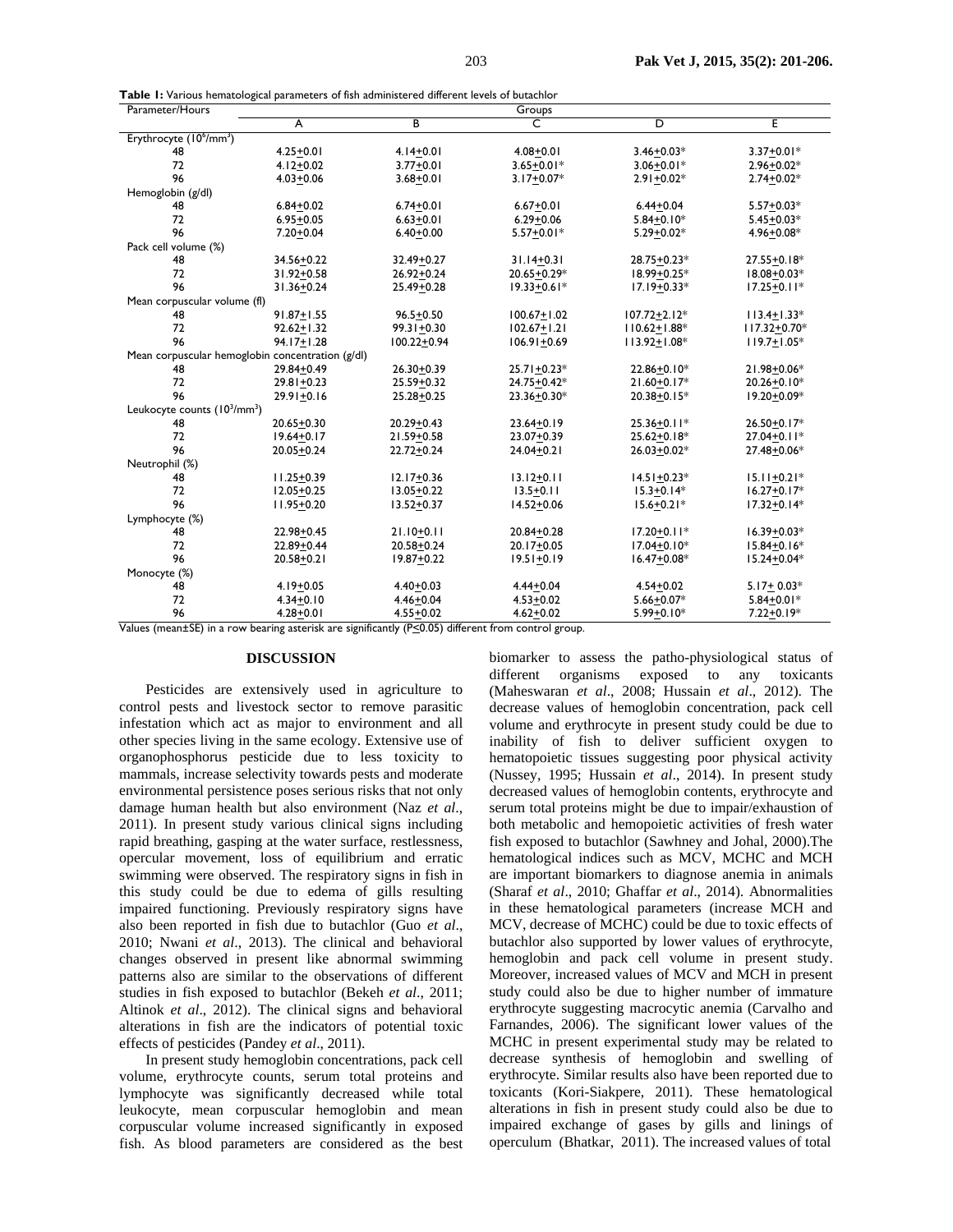| ${\sf Table~2:}$ Various nuclear changes (%) observed in erythrocytes of fish given various doses of Butachlor |  |
|----------------------------------------------------------------------------------------------------------------|--|
|----------------------------------------------------------------------------------------------------------------|--|

| Parameters/hours                                                                                         |               |               | Groups         |                |                 |  |
|----------------------------------------------------------------------------------------------------------|---------------|---------------|----------------|----------------|-----------------|--|
|                                                                                                          | A             | В             | C              | D              | E               |  |
| Heteropycnotic Nuclei                                                                                    |               |               |                |                |                 |  |
| 48                                                                                                       | $0.24 + 0.01$ | $0.25 + 0.01$ | $0.28 + 0.01$  | $0.36 + 0.01*$ | $0.39 + 0.00*$  |  |
| 72                                                                                                       | $0.25 + 0.00$ | $0.26 + 0.01$ | $0.28 + 0.01$  | $0.37 + 0.00*$ | $0.47 + 0.02*$  |  |
| 96                                                                                                       | $0.26 + 0.00$ | $0.27 + 0.00$ | $0.31 + 0.00$  | $0.41 + 0.01*$ | $0.63 + 0.02*$  |  |
| Lobed Nuclei                                                                                             |               |               |                |                |                 |  |
| 48                                                                                                       | $0.19 + 0.01$ | $0.19 + 0.01$ | $0.21 + 0.01$  | $0.27 + 0.01*$ | $0.302 + 0.01*$ |  |
| 72                                                                                                       | $0.19 + 0.01$ | $0.22 + 0.00$ | $0.22 + 0.01$  | $0.30 + 0.00*$ | $0.36 + 0.00*$  |  |
| 96                                                                                                       | $0.20 + 0.01$ | $0.23 + 0.01$ | $0.23 + 0.00$  | $0.33 + 0.02*$ | $0.49 + 0.01*$  |  |
| Blebbed nuclei                                                                                           |               |               |                |                |                 |  |
| 48                                                                                                       | $0.12 + 0.01$ | $0.13 + 0.02$ | $0.13 + 0.01$  | $0.24 + 0.03*$ | $0.26 + 0.02*$  |  |
| 72                                                                                                       | $0.13 + 0.00$ | $0.14 + 0.01$ | $0.14 + 0.02$  | $0.26 + 0.03*$ | $0.33 + 0.04*$  |  |
| 96                                                                                                       | $0.15 + 0.01$ | $0.15 + 0.00$ | $0.16 + 0.01$  | $0.31 + 0.00*$ | $0.44 + 0.02*$  |  |
| Cells with micronuclei                                                                                   |               |               |                |                |                 |  |
| 48                                                                                                       | $0.22 + 0.00$ | $0.22 + 0.00$ | $0.26 + 0.00$  | $0.84 + 0.01*$ | $0.92 + 0.02*$  |  |
| 72                                                                                                       | $0.21 + 0.02$ | $0.25 + 0.01$ | $0.39 + 0.02$  | $1.15 + 0.03*$ | $1.43 + 0.02*$  |  |
| 96                                                                                                       | $0.21 + 0.00$ | $0.25 + 0.01$ | $0.59 + 0.02$  | $1.23 + 0.02*$ | $1.79 + 0.11*$  |  |
| Notched nuclei                                                                                           |               |               |                |                |                 |  |
| 48                                                                                                       | $0.18 + 0.00$ | $0.23 + 0.00$ | $0.29 + 0.01*$ | $0.51 + 0.00*$ | $0.75 + 0.01*$  |  |
| 72                                                                                                       | $0.17 + 0.00$ | $0.21 + 0.01$ | $0.34 + 0.03*$ | $0.56 + 0.00*$ | $0.84 + 0.01*$  |  |
| 96                                                                                                       | $0.16 + 0.00$ | $0.23 + 0.01$ | $0.43 + 0.05*$ | $0.64 + 0.01*$ | $0.92 + 0.01*$  |  |
| Cells with nuclear remnants                                                                              |               |               |                |                |                 |  |
| 48                                                                                                       | $0.13 + 0.01$ | $0.16 + 0.02$ | $0.17 + 0.01*$ | $0.26 + 0.01*$ | $0.31 + 0.04*$  |  |
| 72                                                                                                       | $0.14 + 0.01$ | $0.17 + 0.02$ | $0.21 + 0.01*$ | $0.29 + 0.02*$ | $0.35 + 0.06*$  |  |
| 96                                                                                                       | $0.15 + 0.02$ | $0.17 + 0.02$ | $0.26 + 0.01*$ | $0.32 + 0.01*$ | $0.44 + 0.14*$  |  |
| Values (mean+SF) in a row bearing asterisk are significantly $(P \le 0.05)$ different from control group |               |               |                |                |                 |  |

|  | Table 3: Various morphological alterations observed in erythrocytes of fish given different concentrations of Butachlor |  |
|--|-------------------------------------------------------------------------------------------------------------------------|--|
|  |                                                                                                                         |  |

| Parameters/hours            | Groups          |                 |                 |                  |                  |  |  |
|-----------------------------|-----------------|-----------------|-----------------|------------------|------------------|--|--|
|                             | A               | В               | C               | D                | E                |  |  |
| Pear shape Erythrocyte (%)  |                 |                 |                 |                  |                  |  |  |
| 48                          | $0.44 + 0.01$   | $0.46 + 0.00$   | $0.50 + 0.00$   | $0.64 + 0.00*$   | $0.73 + 0.01*$   |  |  |
| 72                          | $0.44 + 0.00$   | $0.48 + 0.00$   | $0.51 + 0.02$   | $0.7 + 0.01*$    | $0.77 + 0.01*$   |  |  |
| 96                          | $0.40 + 0.00$   | $0.48 + 0.00$   | $0.52 + 0.02$   | $0.73 + 0.01*$   | $0.84 + 0.01*$   |  |  |
| Microcyte (%)               |                 |                 |                 |                  |                  |  |  |
| 48                          | $0.32 + 0.00$   | $0.35 + 0.00$   | $0.36 + 0.00$   | $0.41 + 0.01*$   | $0.52 + 0.01*$   |  |  |
| 72                          | $0.34 + 0.00$   | $0.37 + 0.00$   | $0.40 + 0.00*$  | $0.50 + 0.00*$   | $0.59 + 0.01*$   |  |  |
| 96                          | $0.33 + 0.00$   | $0.38 + 0.00$   | $0.45 + 0.00*$  | $0.56 + 0.01*$   | $0.75 + 0.01*$   |  |  |
| Dividing erythrocyte (%)    |                 |                 |                 |                  |                  |  |  |
| 48                          | $0.13 \pm 0.03$ | $0.15 \pm 0.01$ | $0.16 \pm 0.03$ | $0.19 \pm 0.01*$ | $0.30 \pm 0.01*$ |  |  |
| 72                          | $0.13 \pm 0.04$ | $0.15 \pm 0.03$ | $0.17 + 0.05$   | $0.30 \pm 0.02*$ | $0.39 \pm 0.01*$ |  |  |
| 96                          | $0.12 \pm 0.01$ | $0.16 \pm 0.03$ | $0.18 + 0.02$   | $0.37 \pm 0.04*$ | $0.45 \pm 0.06*$ |  |  |
| Leptocyte (%)               |                 |                 |                 |                  |                  |  |  |
| 48                          | $0.12 \pm 0.04$ | $0.14 \pm 0.03$ | $0.15 \pm 0.02$ | $0.24 \pm 0.01*$ | $0.35 \pm 0.06*$ |  |  |
| 72                          | $0.13 \pm 0.03$ | $0.15 \pm 0.05$ | $0.17 \pm 0.05$ | $0.30 \pm 0.02*$ | $0.42 \pm 0.06*$ |  |  |
| 96                          | $0.15 \pm 0.02$ | $0.17 \pm 0.04$ | $0.19 \pm 0.04$ | $0.32 \pm 0.01*$ | $0.51 \pm 0.01*$ |  |  |
| Tear shaped erythrocyte (%) |                 |                 |                 |                  |                  |  |  |
| 48                          | $0.12 \pm 0.03$ | $0.13 \pm 0.02$ | $0.14 \pm 0.02$ | $0.15 \pm 0.03*$ | $0.27 \pm 0.04*$ |  |  |
| 72                          | $0.13 \pm 0.04$ | $0.15 \pm 0.02$ | $0.16 \pm 0.03$ | $0.18 \pm 0.04*$ | $0.37 \pm 0.01*$ |  |  |
| 96                          | $0.14 \pm 0.03$ | $0.16 \pm 0.01$ | $0.18 \pm 0.04$ | $0.30 \pm 0.01*$ | $0.43 \pm 0.03*$ |  |  |
| Stomatocyte (%)             |                 |                 |                 |                  |                  |  |  |
| 48                          | $0.25 \pm 0.02$ | $0.26 \pm 0.01$ | $0.26 \pm 0.01$ | $0.27 \pm 0.04*$ | $0.39 \pm 0.05*$ |  |  |
| 72                          | $0.24 \pm 0.01$ | $0.26 \pm 0.02$ | $0.27 \pm 0.01$ | $0.35 \pm 0.08*$ | $0.48 \pm 0.09*$ |  |  |
| 96                          | $0.24 \pm 0.05$ | $0.25 \pm 0.02$ | $0.27 \pm 0.01$ | $0.37 \pm 0.06*$ | $0.54 \pm 0.01*$ |  |  |
|                             |                 |                 |                 |                  |                  |  |  |

Values (mean±SE) in a row bearing asterisk are significantly (P<0.05) different from control group.

leukocyte counts, neutrophils in fish could be due to the inflammatory reaction following injurious stimuli. Increased monocyte values and decrease in lymphocyte count in present study could be due to sensitivity of the immune system against the stress condition due to butachlor herbicide.

In present study various cellular and nuclear changes including heteropycnotic nuclei, lobed nuclei, blebbed nuclei, pear shape erythrocyte, cells with micronuclei and cells bearing broken nuclei in erythrocytes of fish were significantly increased. Previously these pathological changes in fish due to butachlor have not been reported. However, different cellular and nuclear alterations due to herbicide in erythrocytes of birds have been observed (Hussain et al., 2014). These nuclear and cellular changes

might be due to increase in production of reactive nitrogenous and oxygen species as results of oxidative stress to mitochondrion (Hussain et al., 2012). The increased frequency of erythrocyte with lobed, notched, heteropycnotic nuclei, cell with nuclear remnants and micronuclei indicating mutagenic and genotoxic effects in present study could be due to higher production of caspase activated DNase which results in cleavage of nuclear and cytoskeletal proteins and aneuploidy (Hussain et al., 2012). Previously various studies have reported that these nuclear alterations could be due to cytotoxic impacts of variety of toxic compounds which induce chromosomal abnormalities (Lim et al., 2009; Sharaf et al., 2010). Moreover, lobed, notched, vacuolated, condensed, fragmented and erythrocyte with blebbed nuclei could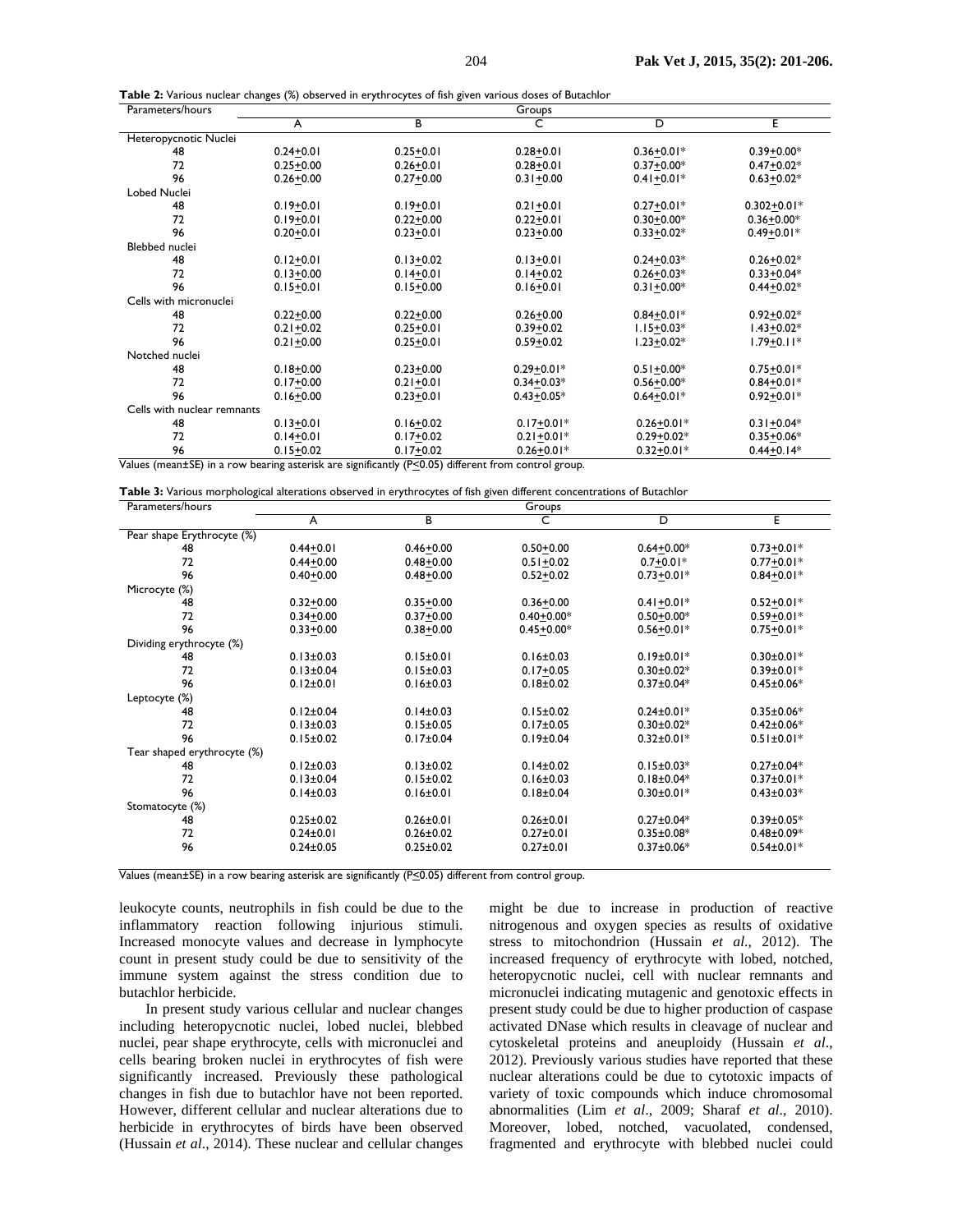

Fig. 1-6: Blood smears of fish treated with butachlor indicating various morphological and nuclear changes of erythrocytes such as nuclear remnants (arrow heads), micronucleus (arrow), pear shaped (a), condensed nucleus (b), dividing erythrocyte (c), leptocyte (d), tear shaped erythrocyte (e), fragmented nucleus (f), microcyte (m), notched nucleus (n), stomatocyte (s) and cytoplasmic vacuolation (v). Wright-Giemsa stain:1000x

also be related to failure of tubuline polymerization due to toxic effects (Fernandes *et al*., 2007; Campos-Pereira *et al*., 2011). The various morphological alterations such as pear shape erythrocytes, tear shape erythrocytes, dividing erythrocyte, microcyte, leptocyte and stomatocyte might be due to concentration dependent increase of lipid peroxidation products in erythrocytes of exposed fish to butachlor. Moreover, it can be hypothesized that such types of abnormal erythrocytes may undergone morphological alterations in their plasma membrane affecting surface deformability and makes erythrocytes

more susceptible to burst when crossing small capillaries. Previously it is well established that many toxicants having the oxidative stress potential may assault DNA, resulting in clastogenic, morphological and molecular damages (Jha, 2008).

**Conclusion:** From the results of present experimental study it can be concluded that butachlor poses serious clinico-hematological and mutagenic effects in fish and may be hazardous to the other species when those are exposed to this herbicide.